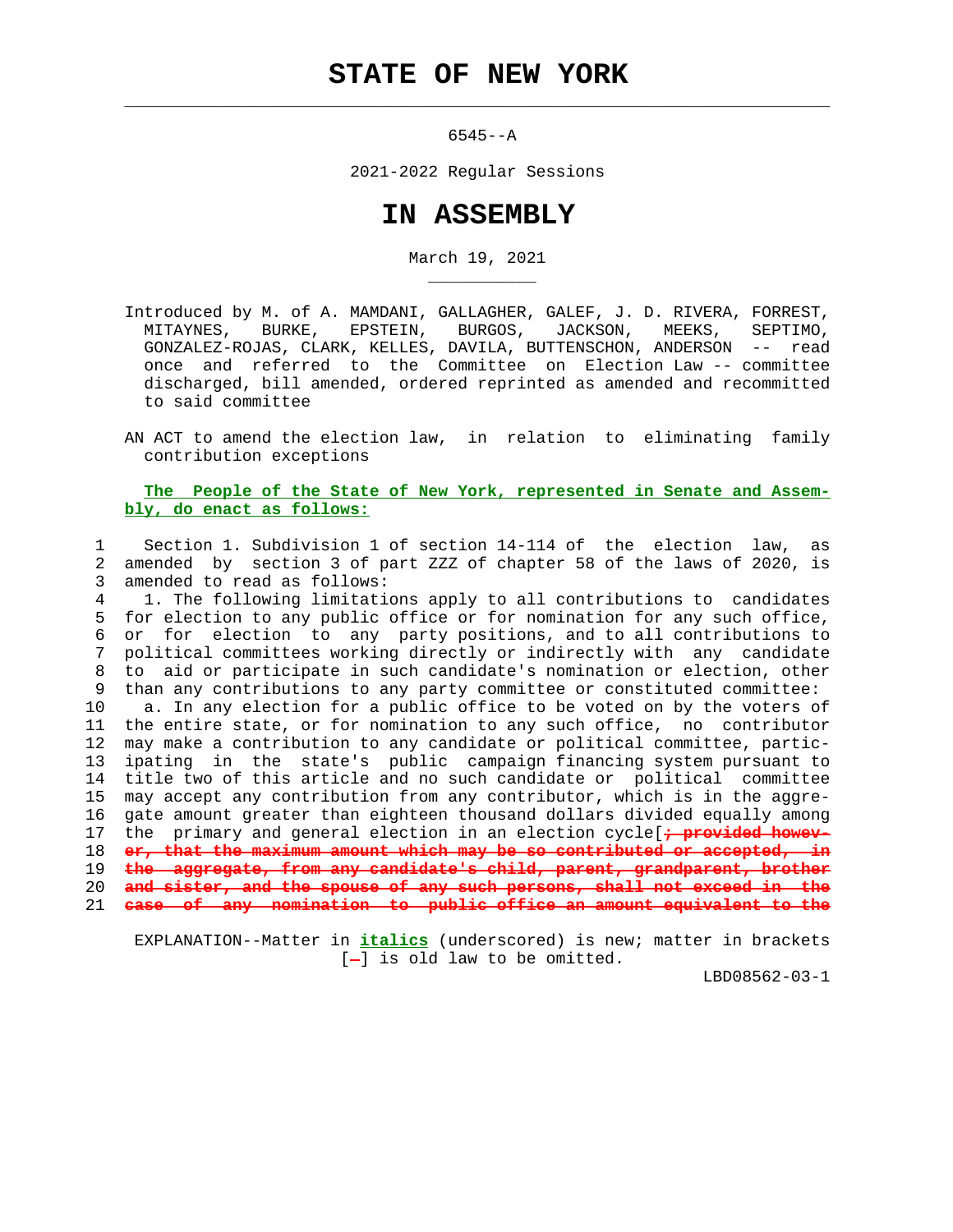A. 6545--A 2

**product of the number of enrolled voters in the candidate's party in the state, excluding voters in inactive status, multiplied by \$.025, and in the case of any election for a public office, an amount equivalent to the product of the number of registered voters in the state excluding voters in inactive status, multiplied by \$.025**].

 6 b. In any other election for party position or for election to a 7 public office or for nomination for any such office, no contributor may 8 make a contribution to any candidate or political committee participat ing in the state's public campaign financing system pursuant to title 10 two of this article and no such candidate or political committee may 11 accept any contribution from any contributor, which is in the aggregate 12 amount greater than election for party position, or for nomination to 13 public office, the product of the total number of enrolled voters in the 14 candidate's party in the district in which he is a candidate, excluding 15 voters in inactive status, multiplied by \$.05, and (ii) in the case of 16 any election for a public office, the product of the total number of 17 registered voters in the district, excluding voters in inactive status, 18 multiplied by \$.05, however in the case of a nomination within the city 19 of New York for the office of mayor, public advocate or comptroller, 20 such amount shall be not less than four thousand dollars nor more than 21 twelve thousand dollars as increased or decreased by the cost of living 22 adjustment described in paragraph c of this subdivision; in the case of 23 an election within the city of New York for the office of mayor, public 24 advocate or comptroller, twenty-five thousand dollars as increased or 25 decreased by the cost of living adjustment described in paragraph c of 26 this subdivision; in the case of a nomination or election for state 27 senator, ten thousand dollars, divided equally among the primary and 28 general election in an election cycle; in the case of an election or 29 nomination for a member of the assembly, six thousand dollars, divided 30 equally among the primary and general election in an election cycle[**;** 31 **provided however, that the maximum amount which may be so contributed or** 32 **accepted, in the aggregate, from any candidate's child, parent, grand-** 33 **parent, brother and sister, and the spouse of any such persons, shall** 34 **not exceed in the case of any election for party position or nomination** 35 **for public office an amount equivalent to the number of enrolled voters** 36 **in the candidate's party in the district in which he is a candidate,** 37 **excluding voters in inactive status, multiplied by \$.25 and in the case** 38 **of any election to public office, an amount equivalent to the number of** 39 **registered voters in the district, excluding voters in inactive status,** 40 **multiplied by \$.25; or twelve hundred fifty dollars, whichever is great-** 41 **er, or in the case of a nomination or election of a state senator, twen-** 42 **ty thousand dollars, whichever is greater, or in the case of a nomi-** 43 **nation or election of a member of the assembly twelve thousand five** 44 **hundred dollars, whichever is greater, but in no event shall any such** 45 **maximum exceed one hundred thousand dollars**].

 46 c. In any election for a public office to be voted on by the voters of 47 the entire state, or for nomination to any such office, no contributor 48 may make a contribution to any candidate or political committee in 49 connection with a candidate who is not a participating candidate as 50 defined in subdivision fourteen of section 14-200-a of this article, and 51 no such candidate or political committee may accept any contribution 52 from any contributor, which is in the aggregate amount greater than 53 eighteen thousand dollars, divided equally among the primary and general 54 election in an election cycle[**; provided however, that the maximum** 55 **amount which may be so contributed or accepted, in the aggregate, from** 56 **any candidate's child, parent, grandparent, brother and sister, and the**